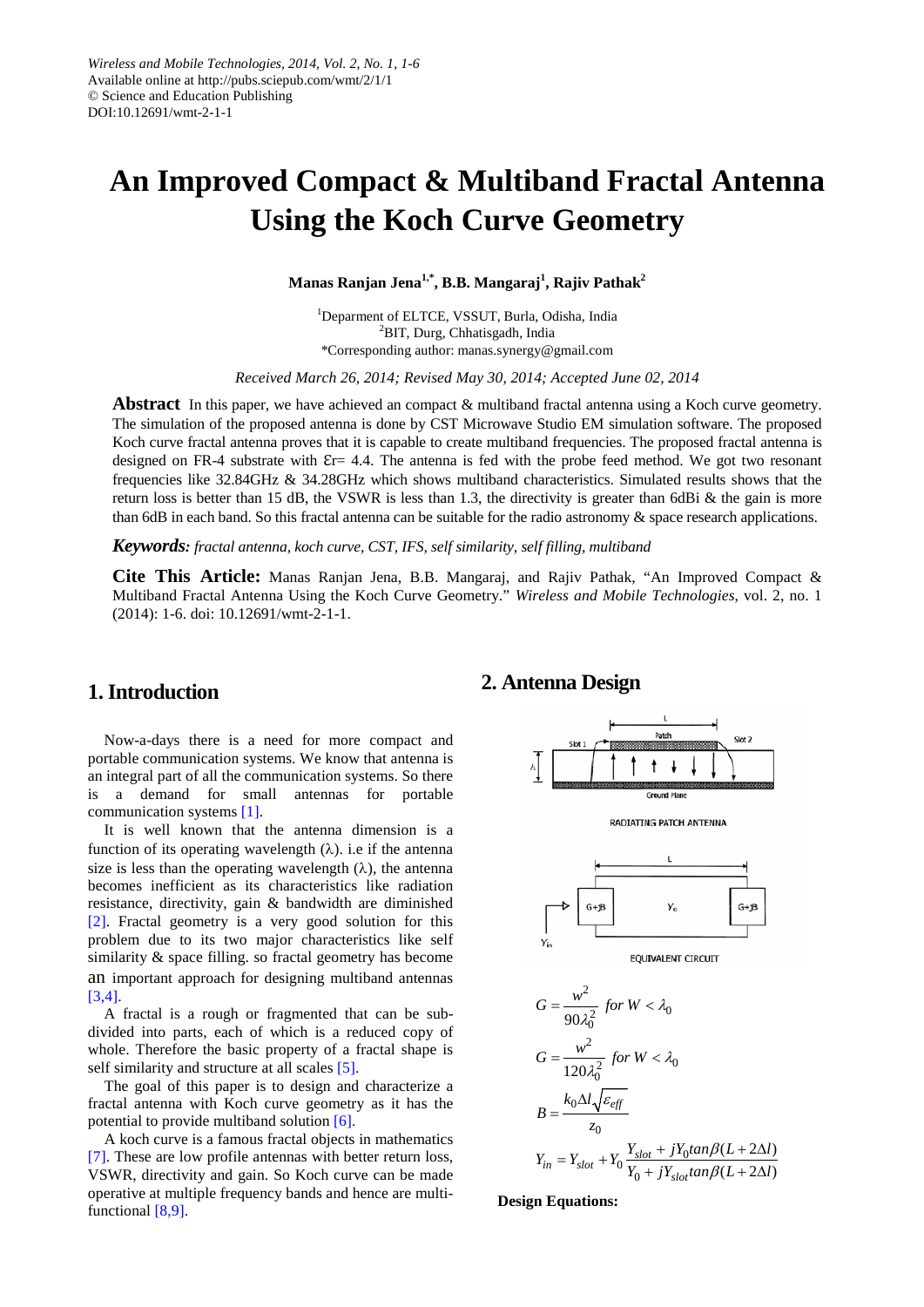$$
Z_0 = \frac{120\pi h}{W\sqrt{\varepsilon_{eff}}}
$$
  
\n
$$
\varepsilon_{eff} = \frac{\varepsilon_r + 1}{2} + \frac{\varepsilon_r - 1}{2} (1 + \frac{12h}{W})^{-1/2} = 2.14
$$
  
\n
$$
\Delta l = 0.412h(\frac{\varepsilon_{eff} + 0.3}{\varepsilon_{eff} - 0.258})(\frac{W_h + 0.264}{W_h + 0.8})
$$
  
\n
$$
f_{r = \frac{c}{2\sqrt{\varepsilon_{eff}}(L + 2\Delta l)}}
$$
  
\n
$$
(L + 2\Delta l) = \frac{\lambda_g}{2} = \frac{\lambda_0}{2\sqrt{\varepsilon_{eff}}}
$$
  
\n
$$
W = \frac{c}{2f_r} (\frac{\varepsilon_r + 1}{2})^{-1/2}
$$
 (not critical)

Here we have designed a 3 GHz antenna using the following parameters.

Substrate: FR4 ( $\varepsilon_r$ = 4.4, h=1.6 mm).

$$
\lambda_0 = \frac{c}{f_r} = 10cm
$$
\n
$$
W = \frac{c}{2f_r} \left(\frac{\varepsilon_r + 1}{2}\right)^{-1/2} = 6mm
$$
\n
$$
\varepsilon_{eff} = \frac{\varepsilon_r + 1}{2} + \frac{\varepsilon_r - 1}{2} (1 + \frac{12h}{W})^{-1/2} = 2.14
$$
\n
$$
\Delta l = 0.412h \frac{\varepsilon_{eff} + 0.3}{\varepsilon_{eff} - 0.258} \left(\frac{V_h + 0.264}{W_h + 0.8}\right) = 0.04cm
$$
\n
$$
L = \frac{c}{2\sqrt{\varepsilon_{eff}}} - 2\Delta l = 6mm
$$
\n
$$
Y_{in} = 2G = \frac{1W^2}{45\lambda_0^2} = \frac{1}{R_{in}}
$$
\n
$$
R_{in} = 288\Omega = input \, impedance
$$
\n
$$
Z_{OT} = \sqrt{R_{in}.50} = 120\Omega
$$

This proposed fractal antenna is an iterative model to a normal square patch as shown in Figure 2a with a generator of the shape shown in the following Figure 1.



**Figure 1.** proposed generator

Figure 2a shows a normal wire square patch antenna in which the length of each side is 6 mm. Iteration 1 is produced by replacing each straight wire with the proposed generator shape as shown in figure 2b. Iteration 2 is produced from iteration 1 by using IFS (Iterated Function System) as shown in figure 2c [\[10,11\].](#page-5-7)



Figure 2. a. Iteration 0 Figure 2. b. Iteration 1 Figure 2. c. Iteration 2

**Figure 2.** Different iteration stages of the proposed Koch curve fractal antenna. Here One stage is generated by applying the affine transformation to the previous one

## **3. Simulation Setup & Results**

CST Microwave Studio electromagnetic simulator software is used for design & simulation. Antenna is fed with probe feed. Results like Reflection coefficient (return loss), VSWR (voltage standing wave ratio), Variation of Impedance Z (real & Imaginary part), 2D radiation patterns, 3D radiation patterns are simulated [\[12,13\].](#page-5-8) Simulation results of iteration 1, iteration 2 & iteration 3 are summerised in [Table 1,](#page-2-0) [Table 2](#page-3-0) [& Table 3](#page-4-0) respectively.

#### **3.1. Simulated Results of Iteration 0**







**Figure 3.** b. Variation of VSWR with frequency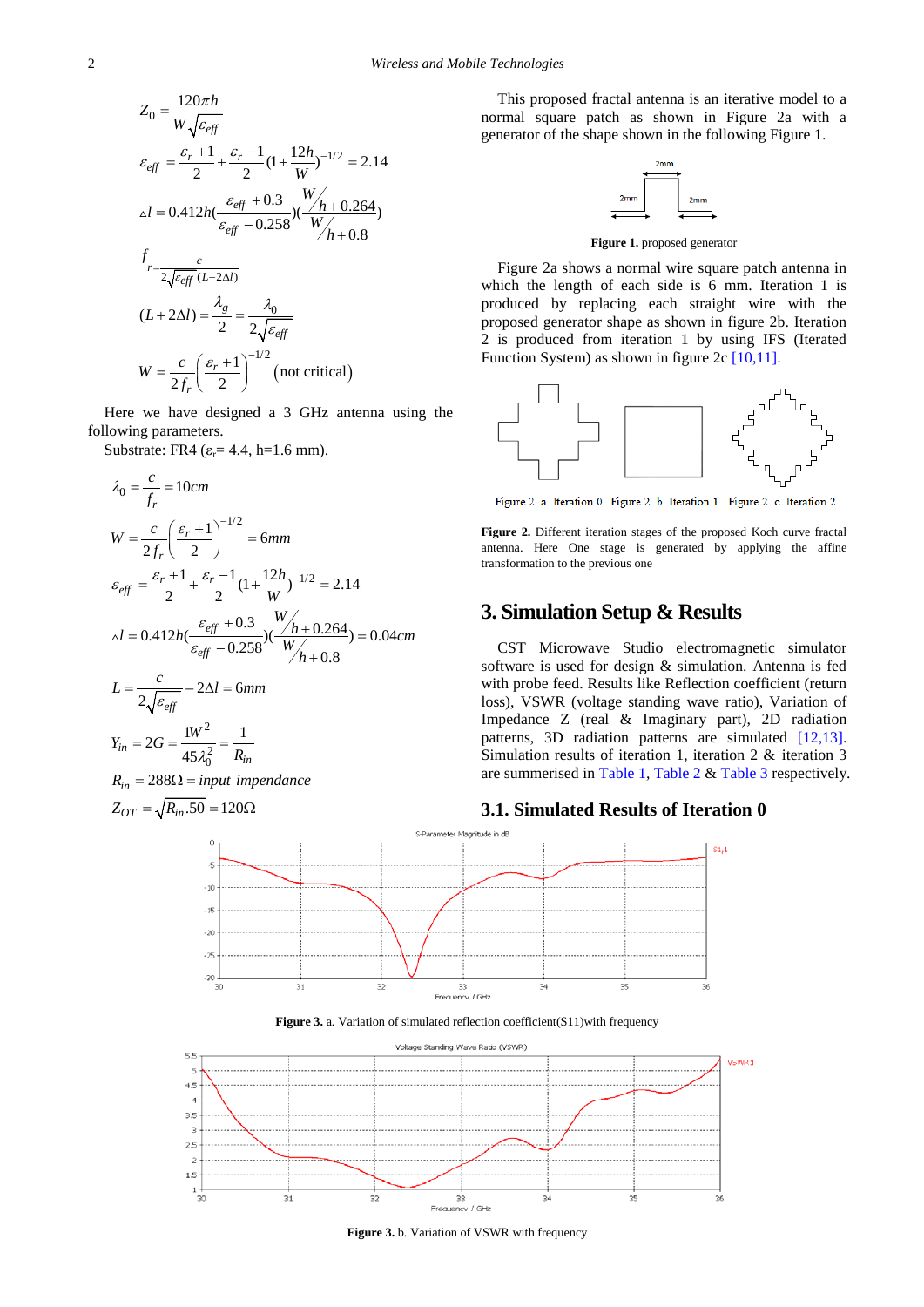

**Figure 3.** c. 3D Radiation pattern (Directivity) at Fr=32.37 GHz



**Figure 3.** D. 3D Radiation pattern (Gain) at Fr=32.37 GHz

<span id="page-2-0"></span>

| The different results (1) are given below<br><b>Table</b> |                    |             |                      |                           |  |  |
|-----------------------------------------------------------|--------------------|-------------|----------------------|---------------------------|--|--|
| (GHz<br>. .                                               | $RL$ (dB)          | <b>VSWR</b> | (dBi`<br>Directivity | $\mathbf{m}$<br>Gain (dB) |  |  |
| 22.27<br>ال. ب ک                                          | 29.81 <sub>'</sub> | 0.006       | 5.072                | 5.019                     |  |  |

## **3.2. Simulated Results of Iteration 1**







**Figure 4.** b. Variation of VSWR with frequency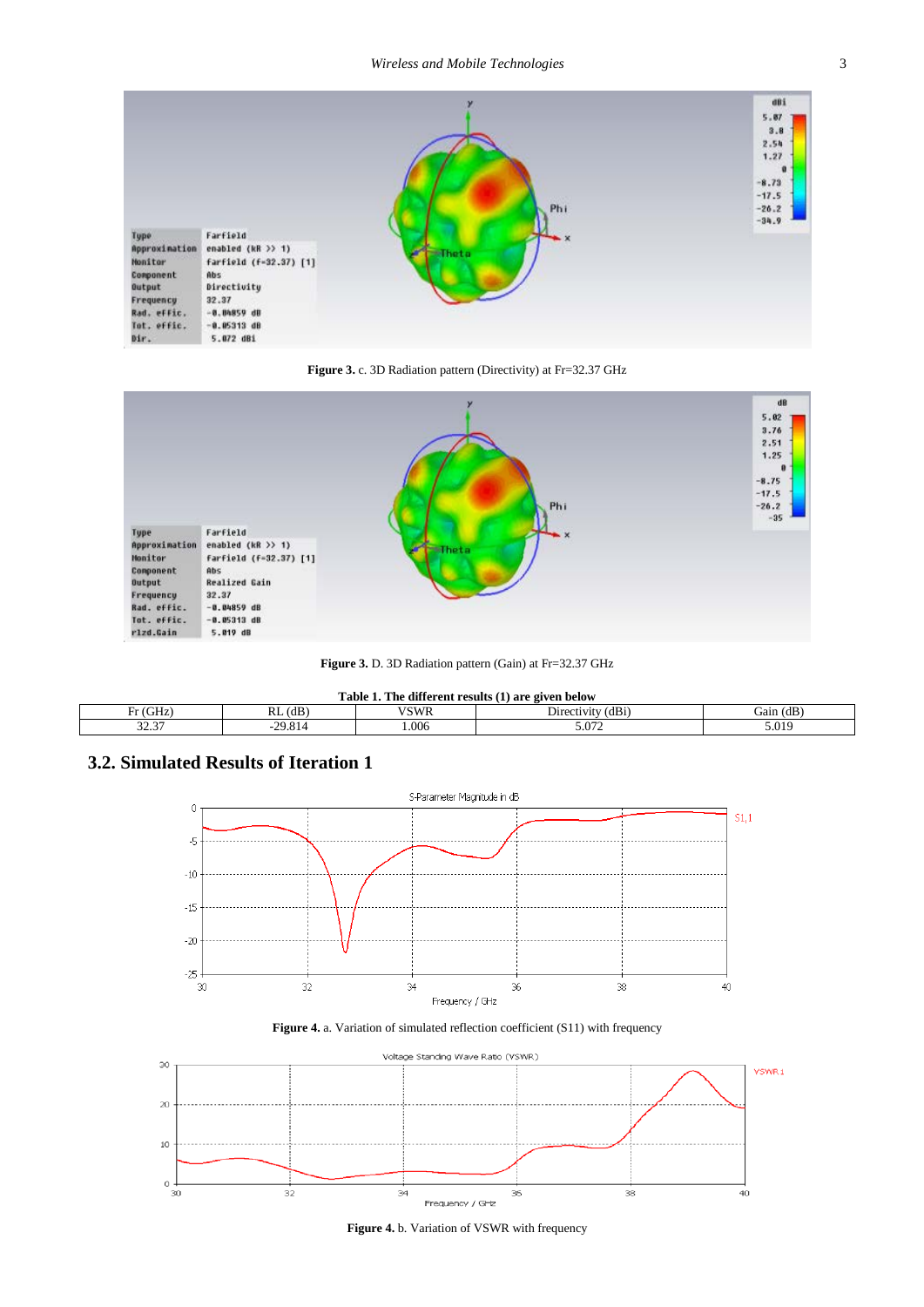





**Figure 4.** d. 3D Radiation pattern (Gain) at Fr=32.73 GHz

**Table 2. The different results(1) are given below**

<span id="page-3-0"></span>

| $\sim$ $\sim$ $\sim$<br>-<br>. ≀tiH≏ | 1 <sub>D</sub><br>$\sim$ $\sim$<br>. (dr<br>NL | $T$ $T$ $T$ $T$ $T$ $T$ | $\sim$<br>$\sim$<br>(dB1 | $\mathbf{m}$<br>Jain.<br>(dB |
|--------------------------------------|------------------------------------------------|-------------------------|--------------------------|------------------------------|
| 22.72<br>ر                           | $\sim$<br>$- - - -$                            | 1.0                     |                          | 5.384                        |

# **3.3. Simulated Results of Iteration 2**







**Figure 5.** b: Variation of VSWR with frequency

 $\mathsf{r}$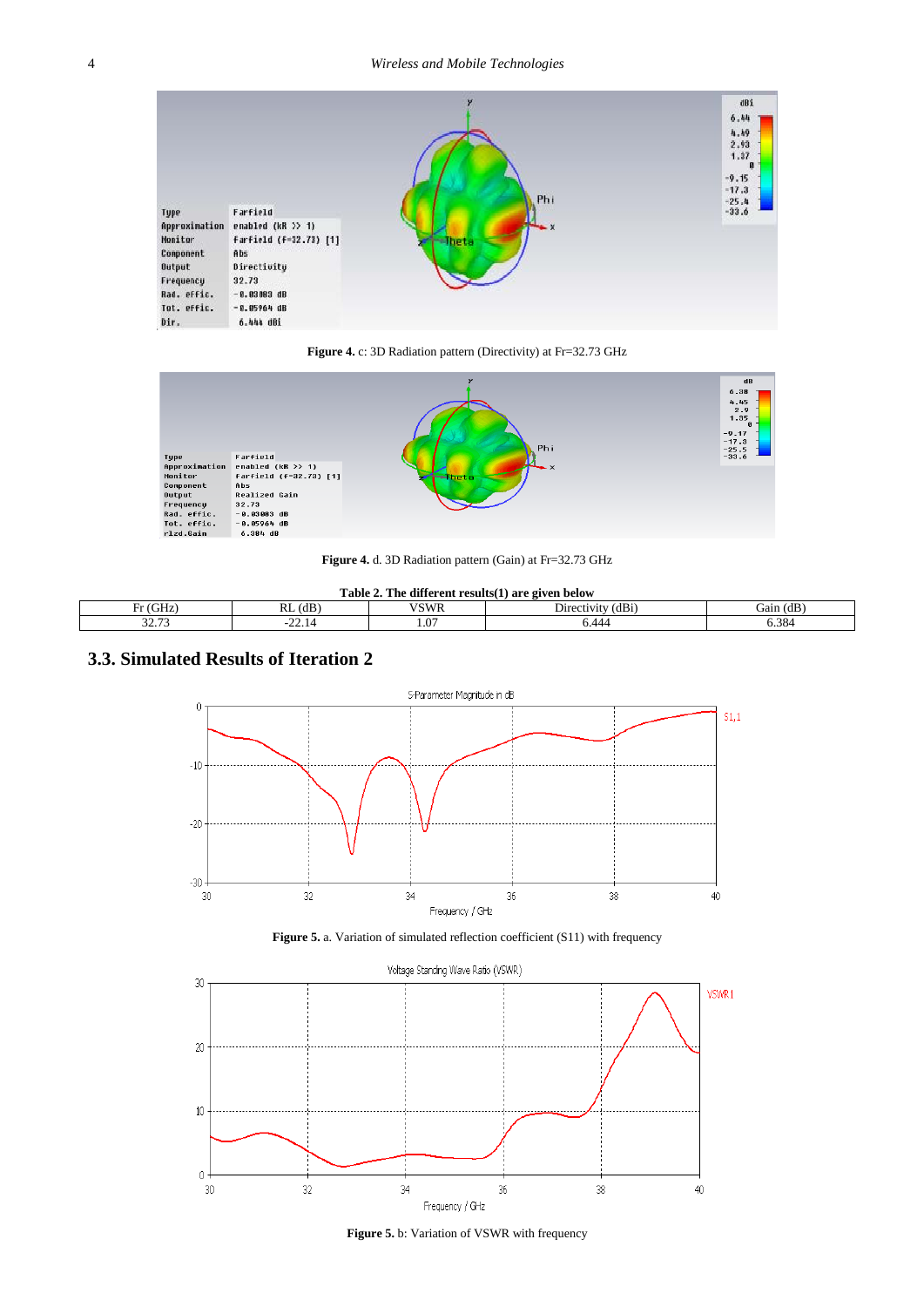





**Figure 5.** d. 3D Radiation pattern(Gain) at Fr=32.84 GHz



**Figure 5.** e. 3D Radiation pattern(Directivity) at Fr=34.28 GHz



**Figure 5.** F. 3D Radiation pattern (Gain) at Fr=34.28 GHz

#### **Table 3. The different results (9) are given below**

<span id="page-4-0"></span>

| Fr(GHz) | $RL$ ( $dB$ ) | VSWR | Directivity (dBi) | Gain (dB) |
|---------|---------------|------|-------------------|-----------|
| 32.84   | $-25.1$       |      | 6.087             | 6.115     |
| 34.28   | $-21.14$      |      | 4.698             | 4.746     |

#### **BW Calculation** 1. For  $0^{\text{th}}$  iteration

fc=32.37 GHz, f<sub>L</sub>=31.67GHz & f<sub>H</sub>=33.83GHz So BW= $\left(\frac{fH - fL}{fc}\right)$  100%=6.67%